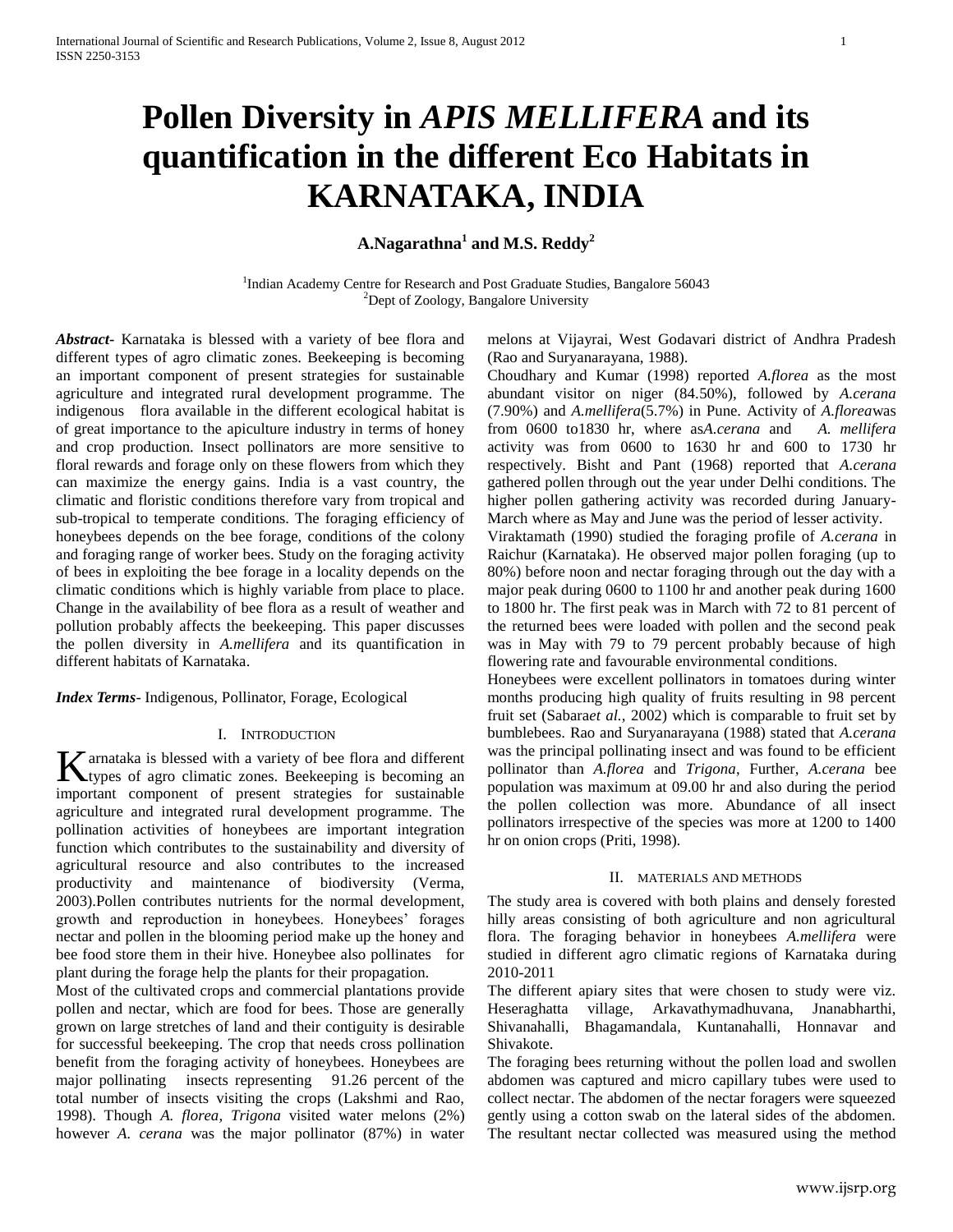(Galen and Plow right, 1985) on a visual scale which has been calibrated for direct reading in microlitres  $(\mu l)$ .

highest of 98.19±1.45g in the month of April followed by 5.69±3.07g in the month of May. Further July and August being the autumn months recorded a least of 64.53±3.29g and 68.42±3.12g respectively, thereafter again increased toward the end of the season.

## III. RESULTS AND DISCUSSION

Mean pollen collection in a month by *A.mellifera* during different weeks and the month at apiary site (Table 1) L1 HG showed the

|            | Week  |              |        |       |                  |  |  |  |
|------------|-------|--------------|--------|-------|------------------|--|--|--|
| Month      | 1     | $\mathbf{2}$ | 3      | 4     | Mean $(g)$       |  |  |  |
| Jan        | 67.32 | 76.44        | 69.36  | 61.74 | 68.69±4.70       |  |  |  |
| Feb        | 76.44 | 72.86        | 78.31  | 72.18 | $75.01 \pm 2.26$ |  |  |  |
| Mar        | 84.13 | 84.18        | 81.72  | 80.48 | $82.37 \pm 1.51$ |  |  |  |
| Apr        | 96.38 | 100.63       | 97.13  | 98.16 | 98.19±1.45       |  |  |  |
| May        | 92.14 | 98.63        | 104.12 | 94.32 | $97.67 \pm 3.89$ |  |  |  |
| Jun        | 97.13 | 99.36        | 97.18  | 94.32 | $95.69 \pm 3.07$ |  |  |  |
| Jul        | 70.11 | 64.36        | 62.11  | 60.72 | $64.53\pm3.29$   |  |  |  |
| Aug        | 70.29 | 71.13        | 69.63  | 62.38 | $68.42 \pm 3.12$ |  |  |  |
| <b>Sep</b> | 86.57 | 82.43        | 88.13  | 84.16 | $85.01 \pm 2.05$ |  |  |  |
| Oct        | 94.13 | 92.32        | 91.68  | 90.43 | $91.94 \pm 1.26$ |  |  |  |
| <b>Nov</b> | 92.32 | 90.43        | 91.16  | 90.28 | $91.11 \pm 0.73$ |  |  |  |
| Dec        | 78.36 | 72.16        | 74.83  | 72.38 | 74.44±2.23       |  |  |  |

**Table 1: Average pollen collection by** *A.mellifera* **in different months during 2010-11 (LOCATION – HG)**

 $n = 20$  bees

The pollen collected from the apiary site L2 JB (Table 2) showed a mean of 127.64±3.45g in the month of June which was the highest followed by 116.52±2.04g in May to a low of 73.74±4.59g in August followed by 72.52±1.29g during January and during the rest of the year it was more or less constant ranging from 80.49±0.57g to 106.87±0.95g.

| Month      | Week   |              |        |                         |                   |  |  |  |
|------------|--------|--------------|--------|-------------------------|-------------------|--|--|--|
|            | 1      | $\mathbf{2}$ | 3      | $\overline{\mathbf{4}}$ | Mean $(g)$        |  |  |  |
| Jan        | 75.38  | 72.16        | 74.11  | 75.32                   | $74.52 \pm 1.29$  |  |  |  |
| <b>Feb</b> | 84.36  | 85.76        | 87.57  | 87.19                   | $85.46 \pm 1.89$  |  |  |  |
| Mar        | 93.68  | 94.12        | 98.36  | 97.11                   | $95.99 \pm 1.79$  |  |  |  |
| Apr        | 107.44 | 106.57       | 108.23 | 106.74                  | $106.87 \pm 0.95$ |  |  |  |
| May        | 114.36 | 118.36       | 114.12 | 116.63                  | $116.52 \pm 2.03$ |  |  |  |
| Jun        | 126.32 | 122.13       | 128.61 | 132.71                  | $127.64 \pm 3.44$ |  |  |  |
| Jul        | 101.38 | 98.01        | 97.63  | 100.72                  | $99.37 \pm 1.46$  |  |  |  |
| Aug        | 80.38  | 78.13        | 70.61  | 70.43                   | $73.74 \pm 4.59$  |  |  |  |
| <b>Sep</b> | 83.11  | 82.366       | 81.63  | 82.57                   | $82.79 \pm 0.84$  |  |  |  |
| Oct        | 92.48  | 90.36        | 91.72  | 90.48                   | $91.72 \pm 1.21$  |  |  |  |
| <b>Nov</b> | 95.13  | 94.63        | 90.41  | 91.38                   | $92.45 \pm 2.01$  |  |  |  |
| Dec        | 81.16  | 80.14        | 81.06  | 80.48                   | $80.49 \pm 0.57$  |  |  |  |

**Table 2: Average pollen collection by** *A.mellifera* **in different months during 2010-11(LOCATION – JB)**

 $n = 20$  bees

Mean pollen collection by *A. mellifera* in different months recorded at apiary site L3 AK (Table 3) showed the highest

pollen collection of 104.73±1.99g in the month of June and least in the month of January recording  $61.30 \pm 0.63$ g.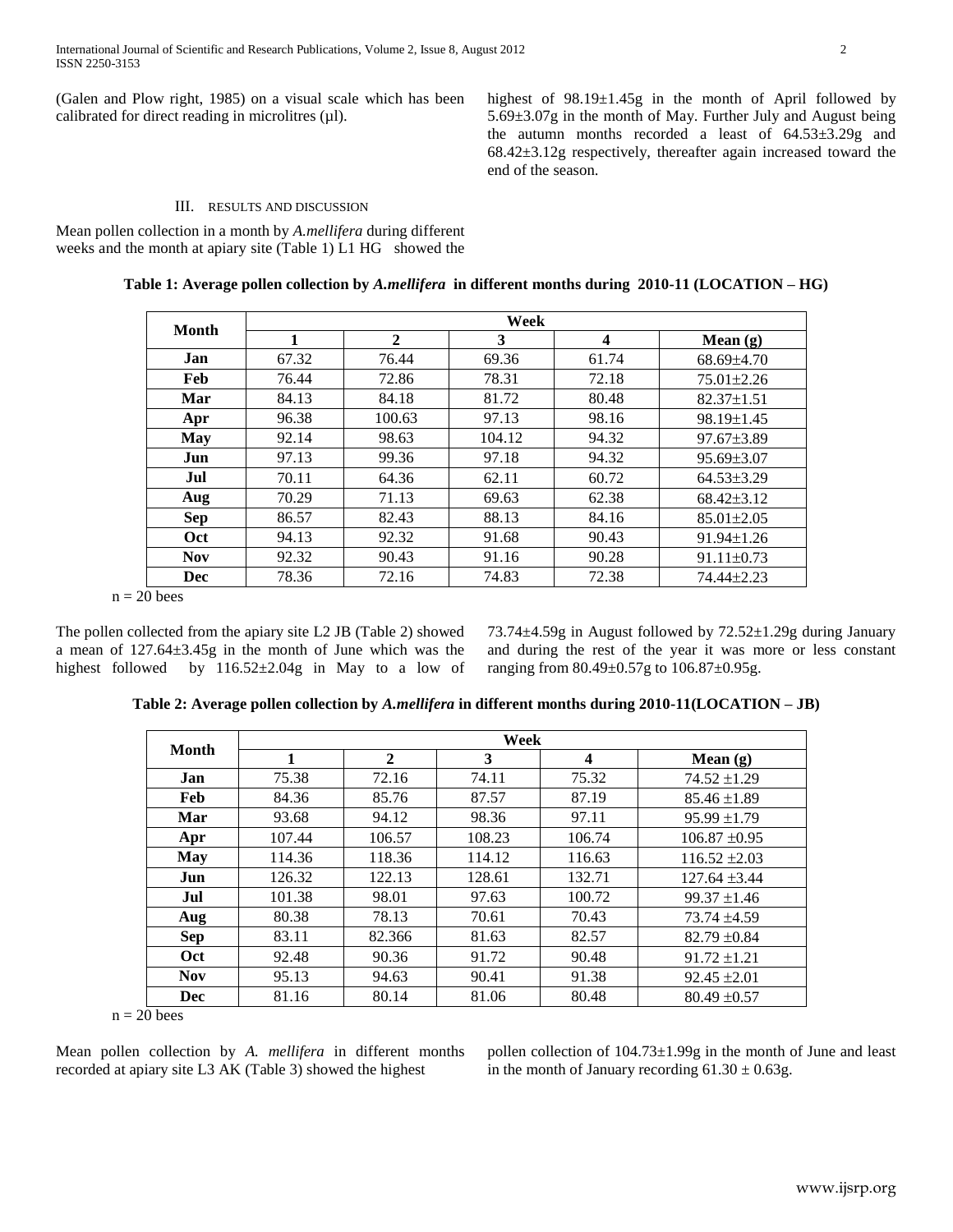|            | Week   |              |        |                         |                   |  |  |  |
|------------|--------|--------------|--------|-------------------------|-------------------|--|--|--|
| Month      | 1      | $\mathbf{2}$ | 3      | $\overline{\mathbf{4}}$ | Mean $(g)$        |  |  |  |
| Jan        | 62.18  | 60.46        | 61.76  | 60.76                   | $61.30 \pm 0.63$  |  |  |  |
| Feb        | 74.44  | 74.18        | 76.32  | 75.67                   | $74.45 \pm 1.60$  |  |  |  |
| Mar        | 81.67  | 84.63        | 82.68  | 83.14                   | $83.55 \pm 1.41$  |  |  |  |
| Apr        | 94.77  | 94.17        | 96.61  | 97.38                   | $95.03 \pm 1.82$  |  |  |  |
| <b>May</b> | 98.63  | 94.76        | 92.63  | 95.44                   | $95.41 \pm 1.92$  |  |  |  |
| Jun        | 104.42 | 101.41       | 104.32 | 107.14                  | $104.73 \pm 1.99$ |  |  |  |
| Jul        | 80.66  | 81.13        | 82.63  | 81.72                   | 81.86±0.92        |  |  |  |
| Aug        | 71.16  | 70.68        | 72.13  | 74.62                   | 72.43±1.47        |  |  |  |
| <b>Sep</b> | 78.38  | 79.16        | 79.86  | 72.36                   | 77.64±2.69        |  |  |  |
| Oct        | 84.19  | 82.64        | 85.32  | 85.64                   | $84.43 \pm 1.05$  |  |  |  |
| <b>Nov</b> | 89.73  | 87.46        | 86.72  | 84.13                   | $86.88 \pm 1.80$  |  |  |  |
| Dec        | 68.13  | 62.14        | 65.63  | 62.63                   | $64.94 \pm 2.25$  |  |  |  |

**Table 3: Average pollen collection by A.mellifera in different months during 2010-11 (LOCATION – AK)**

n= 20 bees

Highest pollen collection by *A.mellifera* during different months in 2010-11 recorded at the apiary site L4 HN (Table 4 ) was 131.56±2.40g during June which was preceded with May 129.64 $\pm$ 2.31g to 115.72 $\pm$ 2.14g in the month of May and April

respectively and least pollen were recorded by *A.mellifera* in the month of January 78.38±1.76g. Similarly, in the apiary site L5 BG (Table 5) the highest pollen collectors carrying the highest pollen load was  $167.59 \pm 3.63g$  during June and the least was recorded in the month of August i.e. 82.69±2.03g.

**Table 4:Average pollen collection by** *A.mellifera* **in different months during 2010-11 (LOCATION – HN)**

| Month      | Week   |              |        |                  |                   |  |  |  |
|------------|--------|--------------|--------|------------------|-------------------|--|--|--|
|            |        | $\mathbf{2}$ | 3      | $\boldsymbol{4}$ | Mean $(g)$        |  |  |  |
| Jan        | 79.61  | 80.44        | 76.38  | 76.16            | 78.38±1.77        |  |  |  |
| Feb        | 84.32  | 86.16        | 85.71  | 87.36            | $85.23 \pm 1.63$  |  |  |  |
| Mar        | 94.18  | 86.44        | 98.46  | 82.21            | $85.38 \pm 2.11$  |  |  |  |
| Apr        | 114.61 | 112.14       | 117.68 | 116.32           | $115.72 \pm 2.14$ |  |  |  |
| May        | 126.28 | 132.84       | 131.38 | 128.18           | $129.64 \pm 2.31$ |  |  |  |
| Jun        | 134.13 | 129.44       | 134.38 | 128.43           | $131.56 \pm 2.40$ |  |  |  |
| Jul        | 118.31 | 112.42       | 110.42 | 113.68           | $113.59 \pm 2.60$ |  |  |  |
| Aug        | 92.36  | 86.18        | 89.42  | 87.86            | 88.09±2.67        |  |  |  |
| <b>Sep</b> | 98.36  | 96.83        | 92.13  | 94.56            | $95.05 \pm 2.26$  |  |  |  |
| Oct        | 120.14 | 126.34       | 121.86 | 118.63           | $121.68 \pm 2.58$ |  |  |  |
| <b>Nov</b> | 113.32 | 114.48       | 110.46 | 112.86           | $112.85 \pm 1.32$ |  |  |  |
| Dec        | 106.32 | 102.13       | 99.38  | 103.68           | $103.13 \pm 2.31$ |  |  |  |

 $n = 20$  bees

**Table 5: Average pollen collection by A.mellifera in different months during 2010-11 (LOCATION – BG)**

| Month      | Week   |        |        |        |                   |  |  |  |
|------------|--------|--------|--------|--------|-------------------|--|--|--|
|            |        | 2      | 3      | 4      | Mean $(g)$        |  |  |  |
| Jan        | 113.61 | 115.36 | 118.68 | 120.36 | $117.27 \pm 2.44$ |  |  |  |
| Feb        | 118.68 | 120.42 | 126.14 | 122.31 | $120.81 \pm 3.28$ |  |  |  |
| Mar        | 128.14 | 132.36 | 134.68 | 128.32 | $129.54 \pm 3.48$ |  |  |  |
| Apr        | 134.63 | 132.81 | 138.44 | 129.18 | 133.85±2.98       |  |  |  |
| <b>May</b> | 148.32 | 152.63 | 154.82 | 146.81 | 150.44±2.91       |  |  |  |
| Jun        | 160.46 | 169.11 | 168.36 | 170.41 | $167.59 \pm 3.63$ |  |  |  |
| Jul        | 92.13  | 90.46  | 91.17  | 91.81  | $91.74 \pm 0.90$  |  |  |  |
| Aug        | 86.13  | 82.43  | 83.40  | 91.36  | $82.69 \pm 2.03$  |  |  |  |
| <b>Sep</b> | 94.36  | 98.46  | 92.32  | 94.68  | $95.44 \pm 2.20$  |  |  |  |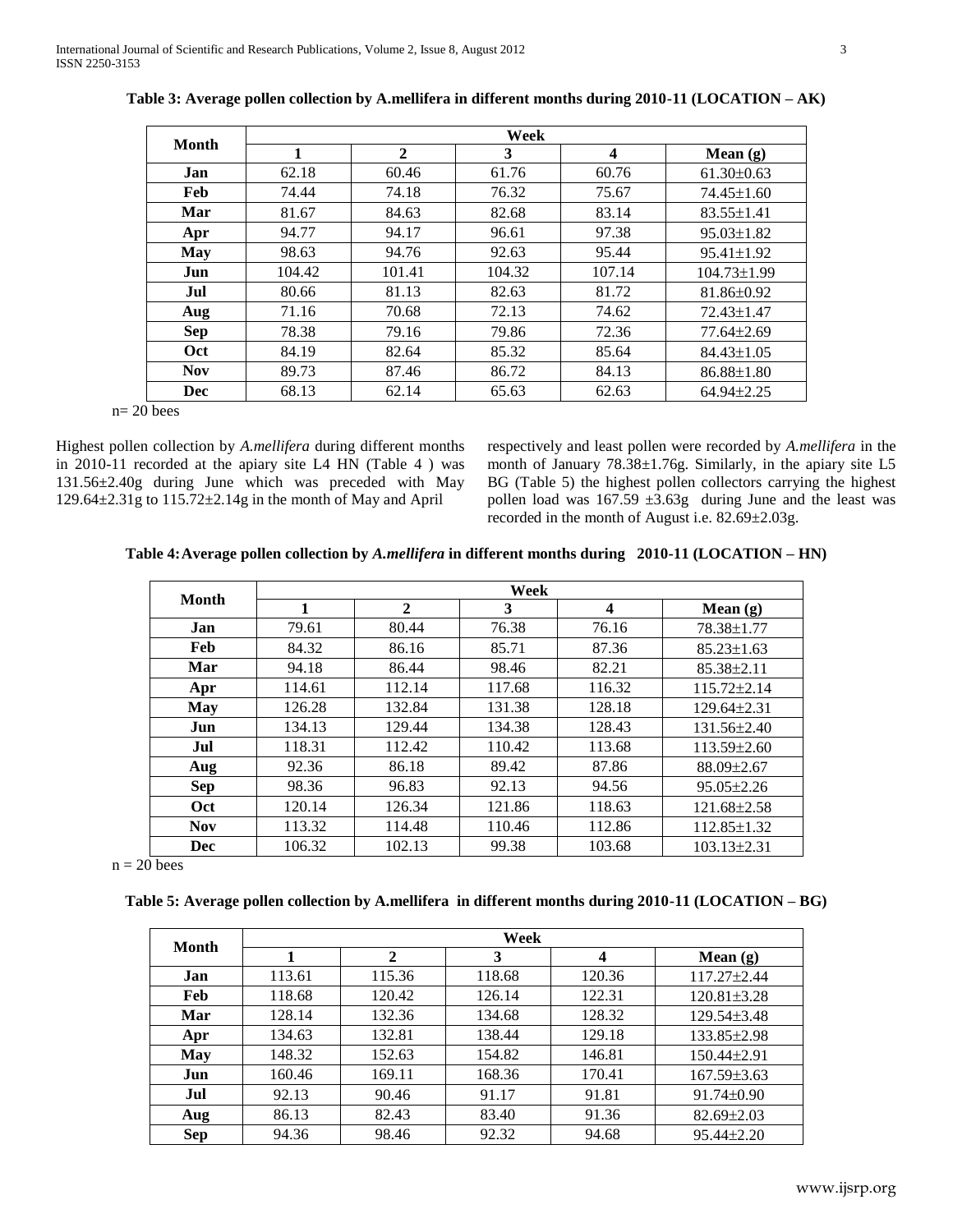International Journal of Scientific and Research Publications, Volume 2, Issue 8, August 2012 4 ISSN 2250-3153

| <b>Oct</b> | 107.63 | ! 12.48 | 114.63 | 116.18 | 112.65±2.89       |
|------------|--------|---------|--------|--------|-------------------|
| Nov        | 122.34 | 121.46  | 120.13 | 124.36 | 122.13±1.38       |
| Dec        | 102.32 | 13.6    | 107.58 | 101.31 | $105.39{\pm}4.66$ |

 $n = 20$  bees

The mean pollen collection by a forager bee of *A.mellifera* at apiary site L6 KT (Table 6) shows between 92.21±1.63g which

was the least in August and the highest in the month of May with 146.02±2.39g was recorded. In apiary site L7 SK (Table 7) the average pollen collection varied from the lowest of 80.14±1.56 g to the highest of 143.36±3.09g the month of August and September, respectively.

**Table 6:Average pollencollection by A.mellifera in different months during 2010-11 (LOCATION – KT)**

| <b>Month</b> | Week   |              |        |        |                   |  |  |  |
|--------------|--------|--------------|--------|--------|-------------------|--|--|--|
|              | 1      | $\mathbf{2}$ | 3      | 4      | Mean $(g)$        |  |  |  |
| Jan          | 120.13 | 121.61       | 119.36 | 117.41 | $119.63 \pm 1.36$ |  |  |  |
| Feb          | 123.38 | 121.44       | 117.69 | 124.36 | 122.652.96        |  |  |  |
| Mar          | 127.63 | 120.19       | 119.31 | 121.48 | 122.28±2.92       |  |  |  |
| Apr          | 136.41 | 132.48       | 132.71 | 134.42 | $133.9 \pm 1.43$  |  |  |  |
| May          | 148.61 | 142.38       | 144.36 | 148.38 | $146.02\pm2.39$   |  |  |  |
| Jun          | 138.34 | 132.48       | 140.68 | 141.36 | $139\pm2.39$      |  |  |  |
| Jul          | 101.32 | 110.31       | 107.63 | 111.38 | $106.66\pm4.14$   |  |  |  |
| Aug          | 94.63  | 92.11        | 90.48  | 90.46  | $92.21 \pm 1.63$  |  |  |  |
| <b>Sep</b>   | 112.61 | 114.36       | 111.44 | 114.61 | $112.53 \pm 1.86$ |  |  |  |
| Oct          | 118.46 | 112.12       | 106.36 | 107.39 | $109.79 \pm 5.00$ |  |  |  |
| <b>Nov</b>   | 120.13 | 116.83       | 111.38 | 109.46 | 112.88±4.93       |  |  |  |
| Dec          | 114.41 | 106.36       | 109.42 | 112.61 | $110.62 \pm 2.76$ |  |  |  |

 $n = 20$  bees

**Table 7: Average pollen collection by A.mellifera in different months during 2010-11 (LOCATION – SK)**

|            | Week   |              |        |        |                   |  |  |  |
|------------|--------|--------------|--------|--------|-------------------|--|--|--|
| Month      |        | $\mathbf{2}$ | 3      | 4      | Mean $(g)$        |  |  |  |
| Jan        | 120.41 | 122.38       | 122.78 | 123.46 | $122.73 \pm 1.69$ |  |  |  |
| Feb        | 121.76 | 125.43       | 129.18 | 128.37 | $125.7 \pm 2.67$  |  |  |  |
| Mar        | 126.46 | 126.14       | 130.41 | 129.81 | $129.04\pm2.39$   |  |  |  |
| Apr        | 127.73 | 126.63       | 118.61 | 112.32 | $120.34 \pm 5.95$ |  |  |  |
| May        | 132.36 | 139.78       | 141.46 | 139.38 | $138.63\pm3.21$   |  |  |  |
| Jun        | 141.32 | 140.18       | 140.26 | 142.36 | $141.79 \pm 1.7$  |  |  |  |
| Jul        | 82.36  | 81.64        | 80.44  | 81.36  | 81.99±1.24        |  |  |  |
| Aug        | 80.16  | 79.38        | 77.67  | 81.36  | $80.14 \pm 1.56$  |  |  |  |
| <b>Sep</b> | 148.63 | 142.44       | 139.63 | 141.46 | 143.36±3.09       |  |  |  |
| Oct        | 132.63 | 131.62       | 136.48 | 137.46 | $134.91 \pm 2.33$ |  |  |  |
| <b>Nov</b> | 122.36 | 128.47       | 129.44 | 128.13 | $126.61 \pm 2.67$ |  |  |  |
| Dec        | 120.34 | 119.63       | 117.57 | 116.36 | $96.87 \pm 1.62$  |  |  |  |

 $n = 20$  bees

The mean pollen collection at the apiary site L8 SH recorded by the forager *A.mellifera* (Table 8) was 158.69±3.33g as highest in June and least of 71.7±1.43g recorded in the month of July.

After the month of July, from August the amount of pollen collection increases till the end of the year.

|  |  | Table 8: Average pollen collection by A.mellifera in different months during 2010-11(LOCATION – SH) |  |  |
|--|--|-----------------------------------------------------------------------------------------------------|--|--|
|  |  |                                                                                                     |  |  |

|              | Week   |                  |        |        |                        |  |  |
|--------------|--------|------------------|--------|--------|------------------------|--|--|
| <b>Month</b> |        |                  |        |        | Mean $(g)$             |  |  |
| Jan          | 130.63 | $\sim$<br>.52.46 | 130.57 | 136.14 | ±2.09<br>$\sim$ $\sim$ |  |  |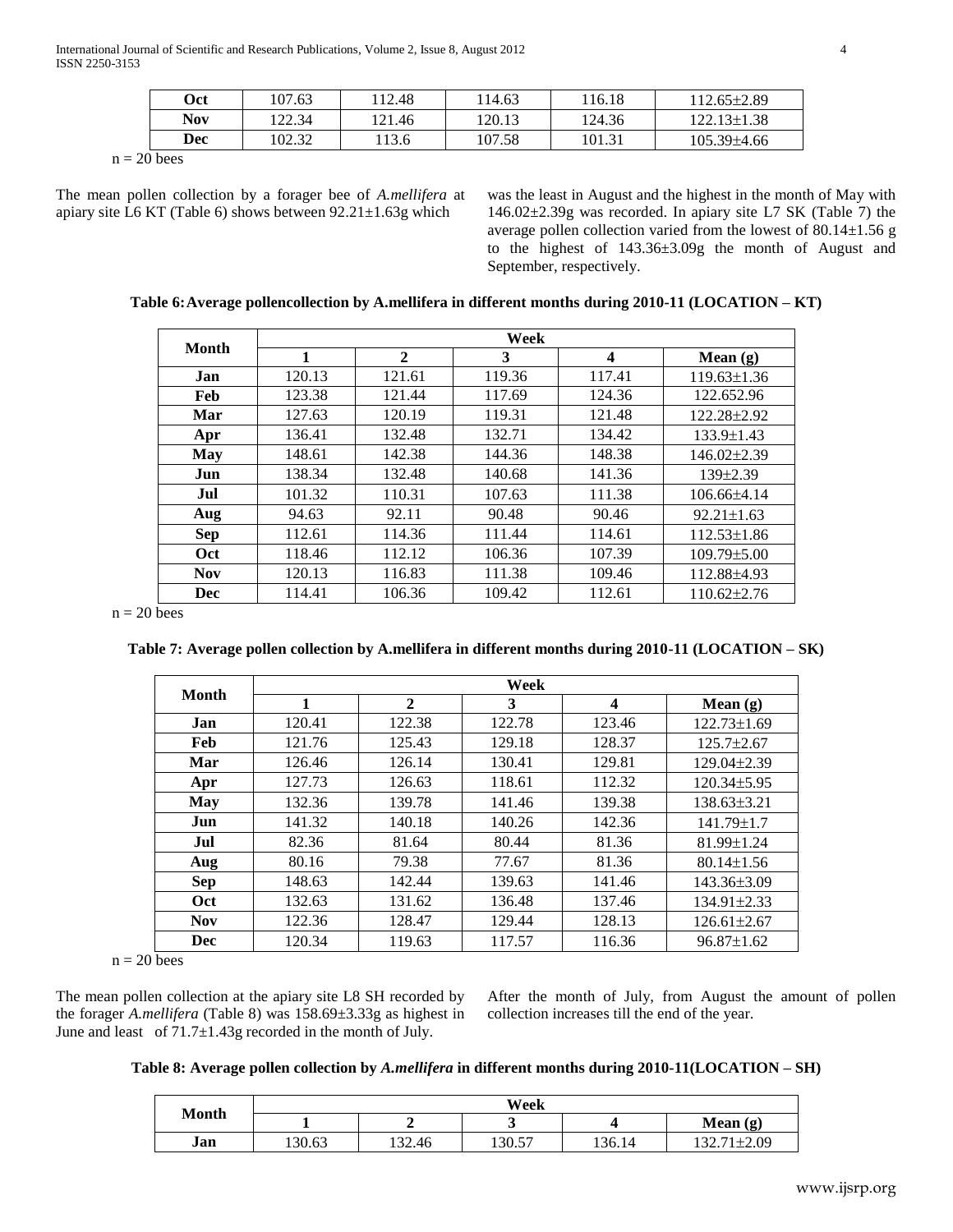International Journal of Scientific and Research Publications, Volume 2, Issue 8, August 2012 5 ISSN 2250-3153

| Feb        | 138.61 | 136.72 | 132.61 | 138.48 | $134.63 \pm 2.55$ |
|------------|--------|--------|--------|--------|-------------------|
| Mar        | 140.43 | 142.18 | 141.17 | 144.58 | 142.94±2.21       |
| Apr        | 148.93 | 152.36 | 149.47 | 143.17 | 146.81±4.47       |
| <b>May</b> | 152.71 | 158.63 | 157.42 | 158.13 | $157.45 \pm 2.56$ |
| Jun        | 162.32 | 158.46 | 152.76 | 161.31 | 158.69±3.33       |
| Jul        | 72.38  | 70.43  | 71.16  | 70.38  | $71.70 \pm 1.43$  |
| Aug        | 80.16  | 80.91  | 83.63  | 82.10  | $81.39 \pm 1.14$  |
| Sep        | 148.61 | 141.38 | 140.61 | 160.32 | $147.42 \pm 7.10$ |
| Oct        | 131.17 | 136.51 | 132.51 | 130.52 | $131.83 \pm 2.68$ |
| <b>Nov</b> | 120.14 | 126.14 | 120.14 | 124.58 | 122.97±2.43       |
| Dec        | 114.71 | 114.40 | 112.36 | 110.44 | $113.19 \pm 1.68$ |

*n=20 bees*

Abrol and Bhat (1987) reported that the foraging activity of *A. cerana* was significant with temperature and non significant with relative humidity. Choi (1987) observed that *A. mellifera* in Korea started foraging at 0500 hr and ceased at 2000 hr. There were two foraging peaks, one at about 1100 hrs and the other at about 1600 hr. Flight activity positively correlated with temperature and solar radiation intensity and negatively correlated with humidity.

In another experiment *A. mellifera* started foraging at about 0800 or at 1000 hr and their number was greater between 1200 and 1300 hr and the flight activity stopped around 1800 hr. Flight activity was correlated with the intensity of solar radiation.

#### **REFERENCES**

- [1] Abrol, D. P.and Bhat, A.A.1987. Factors affecting pollen activity of honeybee and fruit set in almond, social insects IUSSI, Proc.1 Nat. Sym. Social insects, 50-53
- [2] Bisht, D. S. and Pant, N. C. 1968 Studies on the pollen gathering activity of the Indian honeybee *Apis cerana indica* under Delhi condition*. Indian Bee J.* 30 : 163-168
- [3] Chaudhary, R.K. and Kumar 1998 Floral fidelity in honeybee *A.cerana. Indian Bee J.* 54 (2) 33-35
- [4] Choi,S.Y. 1987. Studies on the diurnal flight activity of honeybees in peach blossoms. *Korean J. Apic*., 2 (1) : 122-129
- [5] Galen C and Plowright R. C.1985 Contrasting movement of patterns of nectar collecting and pollen collecting bumble bees on fireweed inflorescences. *Ecolo. Entomol*. (10) : 9-17
- [6] Lakshmi and Rao G.M. 1998 Plant for bees. *Bee Wld* 79 (3) : 135-137
- [7] Priti. 1998 Abundance and pollination efficiency of insect visitors of onion bloom. *Indian Bee J.* 60 (2) : 75-78
- [8] Rao,G M., and Suranarayana M. C. 1988 Studies on pollination of watermelon. *Indian Bee J.* 50 (1) : 5-8
- [9] Reddy C. C.1980 Observations on the Annual cycle of foraging and brood rearing by *Apis cerana indica* colonies. *Apidologie* Vol. 19 : 17-20
- [10] Sabara,A.Holly and Mark.L. Winston. 2003 Managing *A.mellifera* for Tomato pollination. *J. Ecolo.Entomol*. 96 (3) : 547-554
- [11] Verma,L.R, 2003. Conservation and management of Asian hive bee *Apis cerana* .Proc. 6TH AAA Int. Conf. Bangalore –India*. Asian Bee J.* 5 (1-2)
- [12] Viraktamath S. 1990 Foraging profile of Indian honeybee *Apis cerana* in Raichur, KarnatakaState. *In.Social insects and envt. Proc*.: Veeresh G. K., Mallik B. and Virakatamath (Eds) Oxford and IBH Publishing Co. New Delhi. 572

Observations on the foragers for pollen nectar sugar concentration and duration of visits presents the information on the foragers carrying pollen loads, nectar volume at different hours of the day. Pollen loads were more during morning hours up to 1100 hr and gradually decreased, and then increased by 1700 to 1730 hr. A. *cerana* carried on an average of  $10.01 \pm 2.15$  g of pollen load compared to 8.27±1.29 g in *A. mellifera*. Reddy (1980) recorded greater amount of honey and pollen stores in February and July. The variations in the results of the present study could be due to different climatic and floral conditions in various places of the state. The high flexibility in pollen gathering activity during different hours of the the day observed in the present study may be related to moisture content in morning, midday and evening. The daily flight showed precise foraging time of bees in a day.

#### **AUTHOR**

 **Dr.A.Nagarathna** is a Professor and Principal at Indian Academy Degree College and Centre for Research and Post Graduate Studies Bangalore. She has graduated and Post graduated from Bangalore University in 1985 took up Teaching as a career. Later on completed the Doctorate in Zoology and Api Biotechnology from the same University. Having an experience of 24 years in Teaching, Administration and Research, for the past 14 years she has worked as a Principal.

 Dr. Nagarathna also holds a Bachelors Degree in Education. She was a member of the board of Examiners in Zoology and also a member of the Academic Council Bangalore University during 1998-2000. She has worked with Bangalore University as a Squad Chief (South zone) and as a Chief Custodian during Bangalore University Examinations.

 Besides all, she has presented Research papers in various National and International Conferences, in India and Abroad and won the best Scientist award in the senior category at the conference held at Bangalore in 2009. She has guided 7 students for their M.Phil .She is a recognized Research guide of various Universities including Bangalore, Periyar and PRIST and Bharathiyar University. 5 students are working for Ph.D under her guidance. She has also won the certificate of excellence for the outstanding contribution in the field of Bio-Tech on the occasion of International Women's day 2009 organized by Rotary club of Bangalore in association with Public relations council of India.